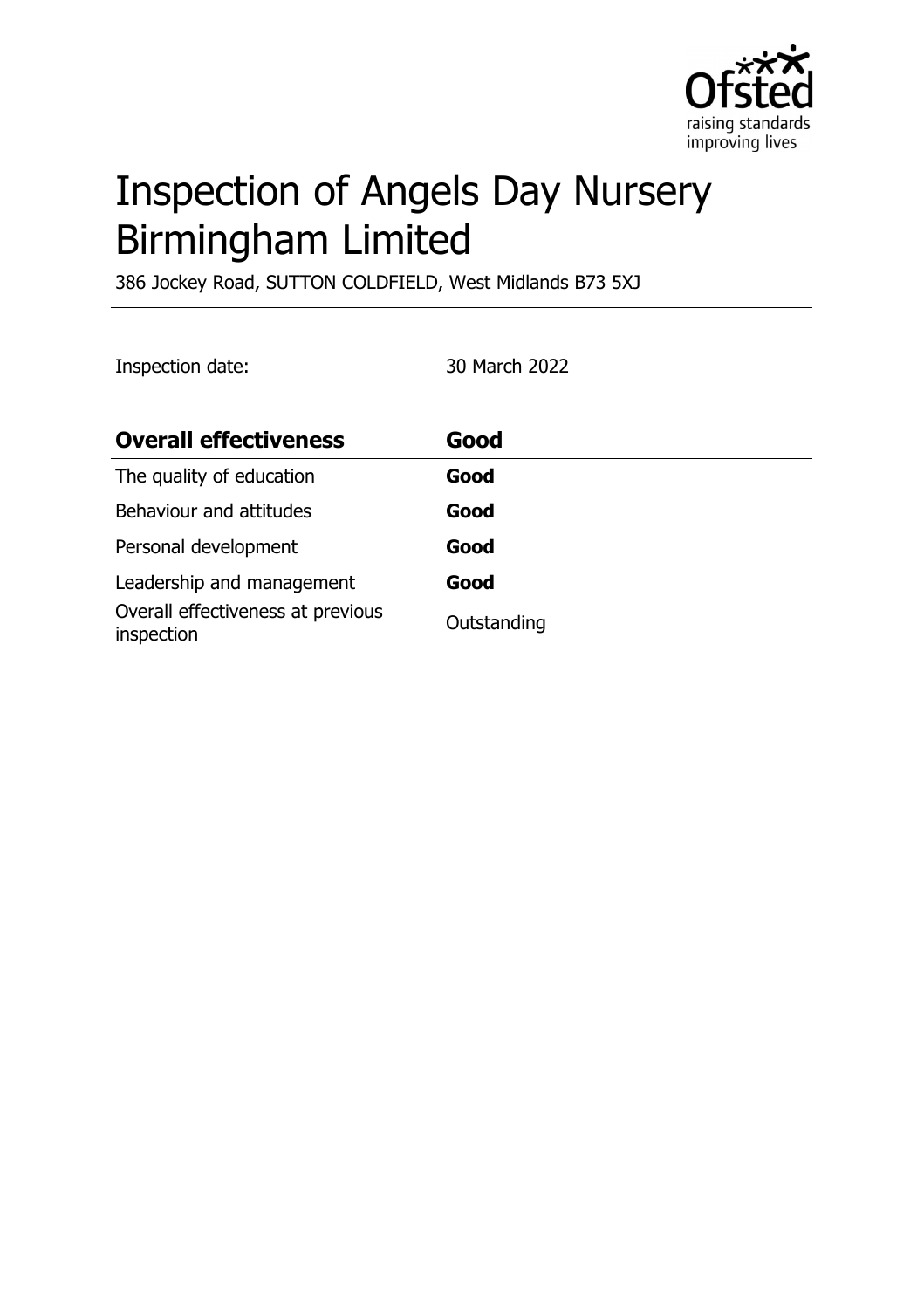

# **What is it like to attend this early years setting?**

### **The provision is good**

Staff provide a safe and secure environment for children and, as a result, they are happy and settled at nursery. Staff plan a range of activities indoors and outdoors and older children are keen to get stuck in and explore everything that is on offer to them. Children independently explore their environment and do so with confidence. All children behave well and staff deal with any minor incidents swiftly and effectively.

Staff deliver engaging circle-time activities and children show their enjoyment through their smiles and laughs. Older children express themselves and respond well to staff questions. For example, when staff ask what is milk good for, children shout out 'teeth and bones'. Staff are alert to children that have additional needs and take care to ensure their involvement, particularly during large-group activities.

Staff build on what children already know and can do and, as a result, children make good progress in their learning. Children are keen to show staff what they can remember from their previous learning. For instance, during a sign language group activity, they are able to recall different signs for letters and learn new signs, such as 'thank you' and 'good morning'. Staff follow an approach that fosters children's imagination and curiosity. They provide real objects for children that have meaning, such as tea pots in the home corner, as they are keen to provide a home-from-home environment.

## **What does the early years setting do well and what does it need to do better?**

- $\blacksquare$  Leaders and managers identify strengths of their provision. They are reflective and keen to address any issues if they arise. Management take into consideration the views of others to enhance the provision further for the benefit of parents, children and the local community.
- $\blacksquare$  Staff speak highly about how leaders and managers support their well-being. Management undertake regular supervisions and monitoring of staff. However, targeted professional development is not yet focused enough on improving teaching to ensure it is consistently strong across all rooms.
- Leaders and managers are passionate about early education and have a good understanding of the early years foundation stage. They strive to ensure all children are given the best start in life. Managers undertake welcome screening for all new children. They use information from parents and carers to identify any child who may require early help.
- $\blacksquare$  Most staff have a good understanding of their key children and complete regular assessments and observations of them. They use this to identify any child who requires extra support, monitoring their progress and making referrals as necessary. They work well alongside external agencies to ensure children are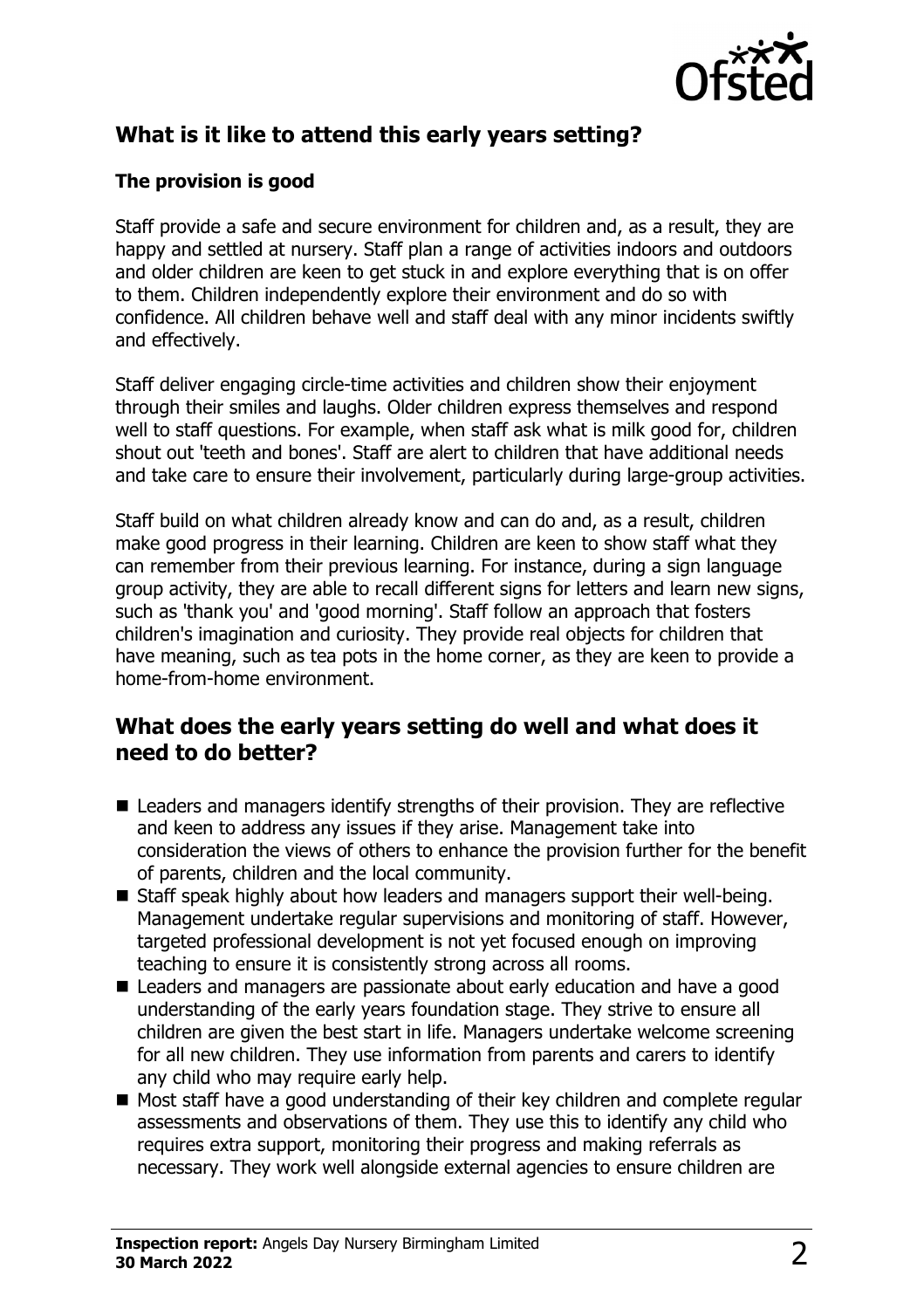

given the right support. Consequently, all children continue to make good progress.

- Parents speak highly of the provision and of the progress their children make. All staff share key information with parents about children's development so they can support their children further at home.
- Staff place high emphasis on children's communication and language. They read stories with excitement and enthusiasm and ask appropriate questions. Children listen intently and enjoy story time. Most staff model language well and surround the children with new vocabulary to build on their literacy skills. However, there are occasions where staff interactions in the baby room are inconsistent. This results in some babies not being fully engaged with the activities that are available to them.
- The curriculum fosters all seven areas of learning and children learn well across each area. Staff find out what children already know and can do, and use this to plan exciting activities that strengthen and develop children's understanding. Children are provided with a range of experiences, such as experimenting with liquids and making potions. They watch in wonder, observing changes taking place.
- $\blacksquare$  Children are offered a wide range of foods to taste during mealtimes. They are introduced to new foods, such as hummus, and staff use this as an opportunity to discuss with the children whether foods are healthy or not. Babies and younger children learn to feed themselves independently and staff help those who require more support.
- Staff deal with behaviour in a positive and calm manner and are good role models for children. As a result, children are respectful and show positive attitudes towards each other and their learning.
- $\blacksquare$  Staff have a good understanding of how they can support older children to live healthy lifestyles and are currently teaching children about hygiene. Children are provided with toothpaste, toothbrushes and models of 3D teeth. Staff demonstrate how to brush their teeth correctly and explain the importance of this to children.

# **Safeguarding**

The arrangements for safeguarding are effective.

Staff undertake robust risk assessments to ensure the environment is safe for children to access. The premises are extremely clean, safe and secure for children. Staff have a good understanding of the signs of symptoms of abuse and the action they should take if they are concerned about a child. Staff are deployed well and children are supervised effectively. Leaders and managers have a strong understanding of their safeguarding responsibility and take appropriate action to keep children safe from harm. They also take appropriate steps to ensure that those they recruit are safe to work with children.

# **What does the setting need to do to improve?**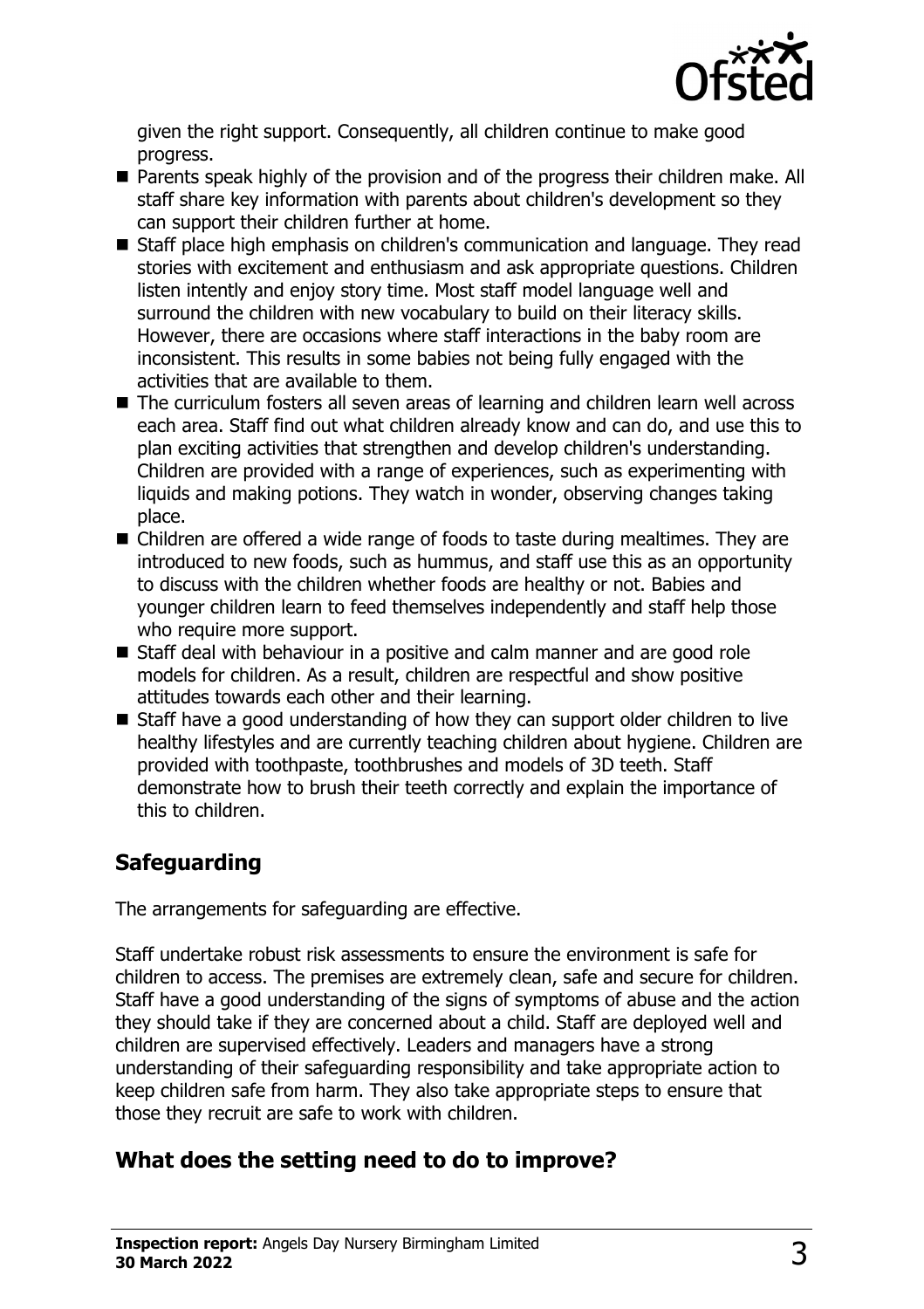

#### **To further improve the quality of the early years provision, the provider should:**

- $\blacksquare$  swiftly identify where staff would benefit from targeted professional support to raise the quality of teaching to the highest level
- $\blacksquare$  support staff working with babies and younger children to enhance their knowledge of the curriculum and improve their interactions to consistently engage babies in purposeful play.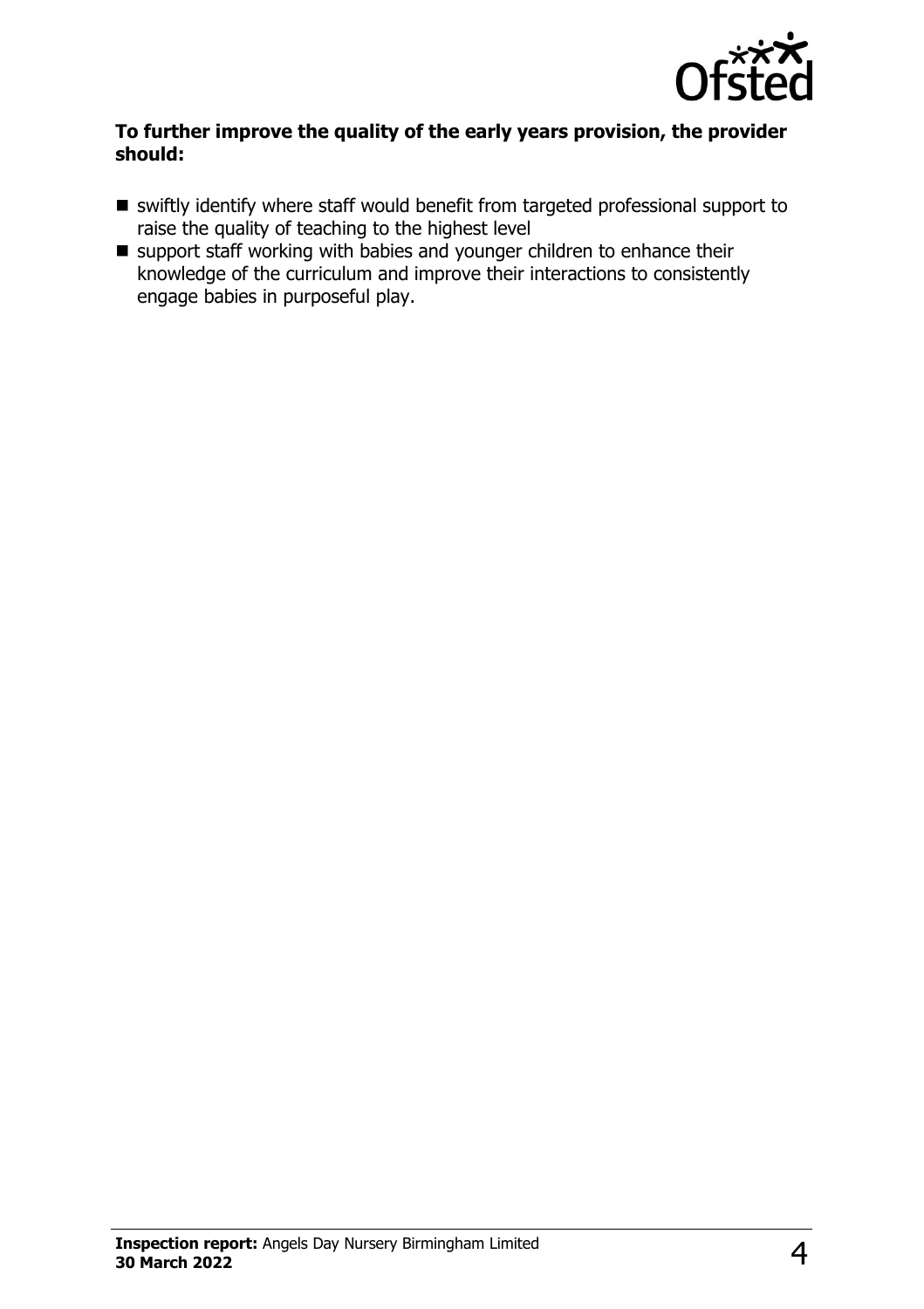

| <b>Setting details</b>                         |                                       |
|------------------------------------------------|---------------------------------------|
| Unique reference number                        | EY436094                              |
| <b>Local authority</b>                         | Birmingham                            |
| <b>Inspection number</b>                       | 10116323                              |
| <b>Type of provision</b>                       | Childcare on non-domestic premises    |
| <b>Registers</b>                               | Early Years Register                  |
| Day care type                                  | Full day care                         |
| Age range of children at time of<br>inspection | $0$ to 4                              |
| <b>Total number of places</b>                  | 42                                    |
| Number of children on roll                     | 42                                    |
| Name of registered person                      | Angels Day Nursery Birmingham Limited |
| Registered person unique<br>reference number   | RP905956                              |
| <b>Telephone number</b>                        | 0121 355 1076                         |
| Date of previous inspection                    | 27 November 2013                      |

## **Information about this early years setting**

Angels Day Nursery Birmingham Limited registered in 2011 and operates from a detached house in Sutton Coldfield, West Midlands. The nursery employs nine childcare staff, including the manager, all of whom hold appropriate early years qualifications at level 2 or above. The nursery opens Monday to Friday all year round. Sessions are from 7.30am until 6.30pm. The nursery provides funded early education for two-, three- and four-year-old children.

## **Information about this inspection**

#### **Inspector**

Louise Chinyuku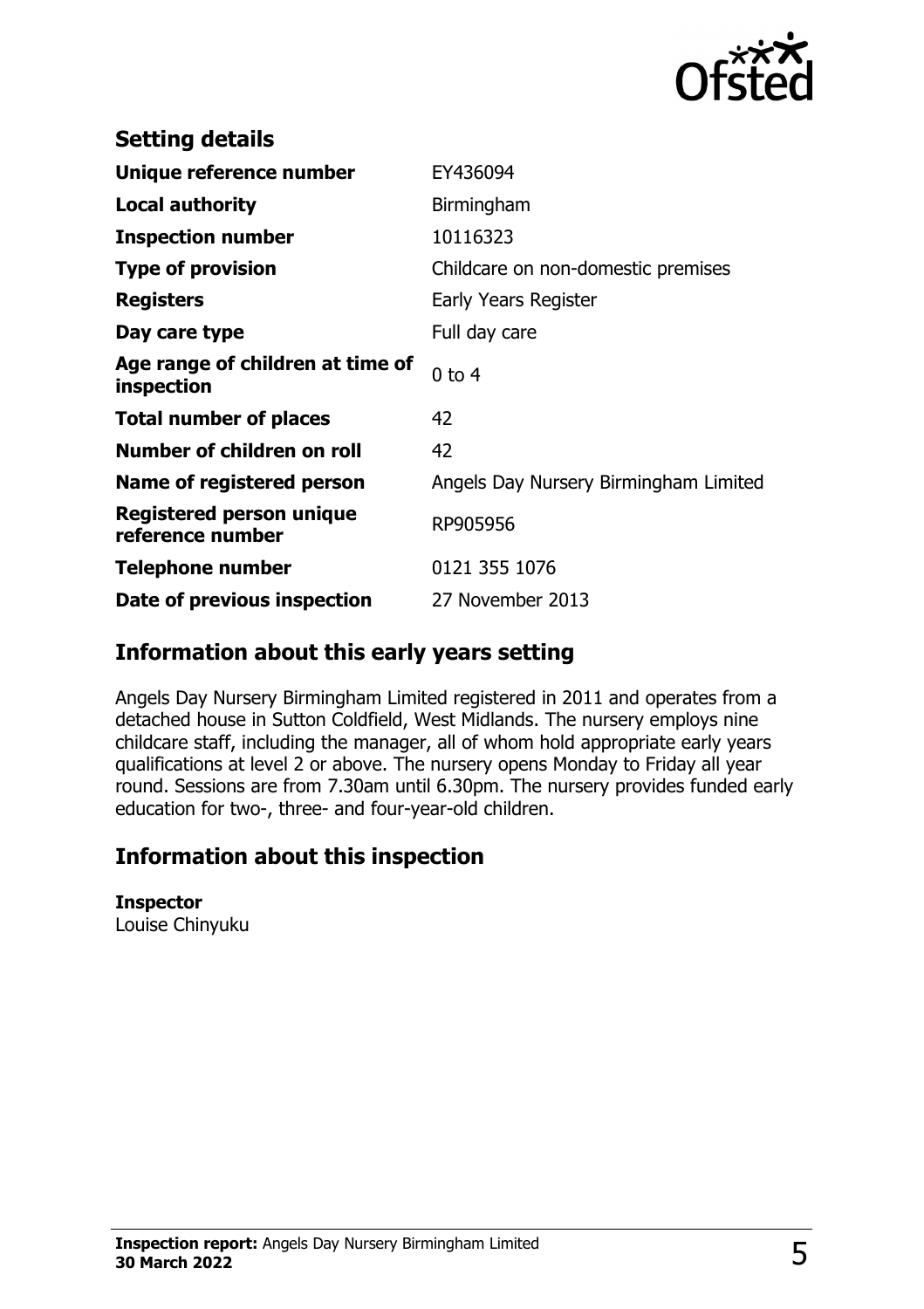

#### **Inspection activities**

- $\blacksquare$  This was the first routine inspection the provider received since the COVID-19 pandemic began. The inspector discussed the impact of the pandemic with the provider and has taken that into account in their evaluation of the provider.
- $\blacksquare$  The inspector viewed the provision and discussed the safety and suitability of the premises.
- $\blacksquare$  The manager joined the inspector on a learning walk and talked to the inspector about their curriculum and what they want children to learn.
- $\blacksquare$  The inspector talked to staff at appropriate times during the inspection and took account of their views.
- $\blacksquare$  The inspector spoke with the nominated individual/registered individual about the leadership and management of the provision.
- The special educational needs coordinator spoke to the inspector about how they support children with special educational needs and/or disabilities.
- $\blacksquare$  The inspector observed the quality of education being provided indoors and outdoors, and assessed the impact that this was having on children's learning.
- $\blacksquare$  The inspector observed the interactions between staff and children.
- $\blacksquare$  The manager and the inspector carried out a joint observation and reflected on this.
- $\blacksquare$  The inspector spoke to several parents/carers and took account their views about the provision.
- $\blacksquare$  The inspector looked at relevant documentation and reviewed evidence of the suitability of staff working in the provision.

We carried out this inspection under sections 49 and 50 of the Childcare Act 2006 on the quality and standards of provision that is registered on the Early Years Register. The registered person must ensure that this provision complies with the statutory framework for children's learning, development and care, known as the early years foundation stage.

If you are not happy with the inspection or the report, you can [complain to Ofsted](http://www.gov.uk/complain-ofsted-report).